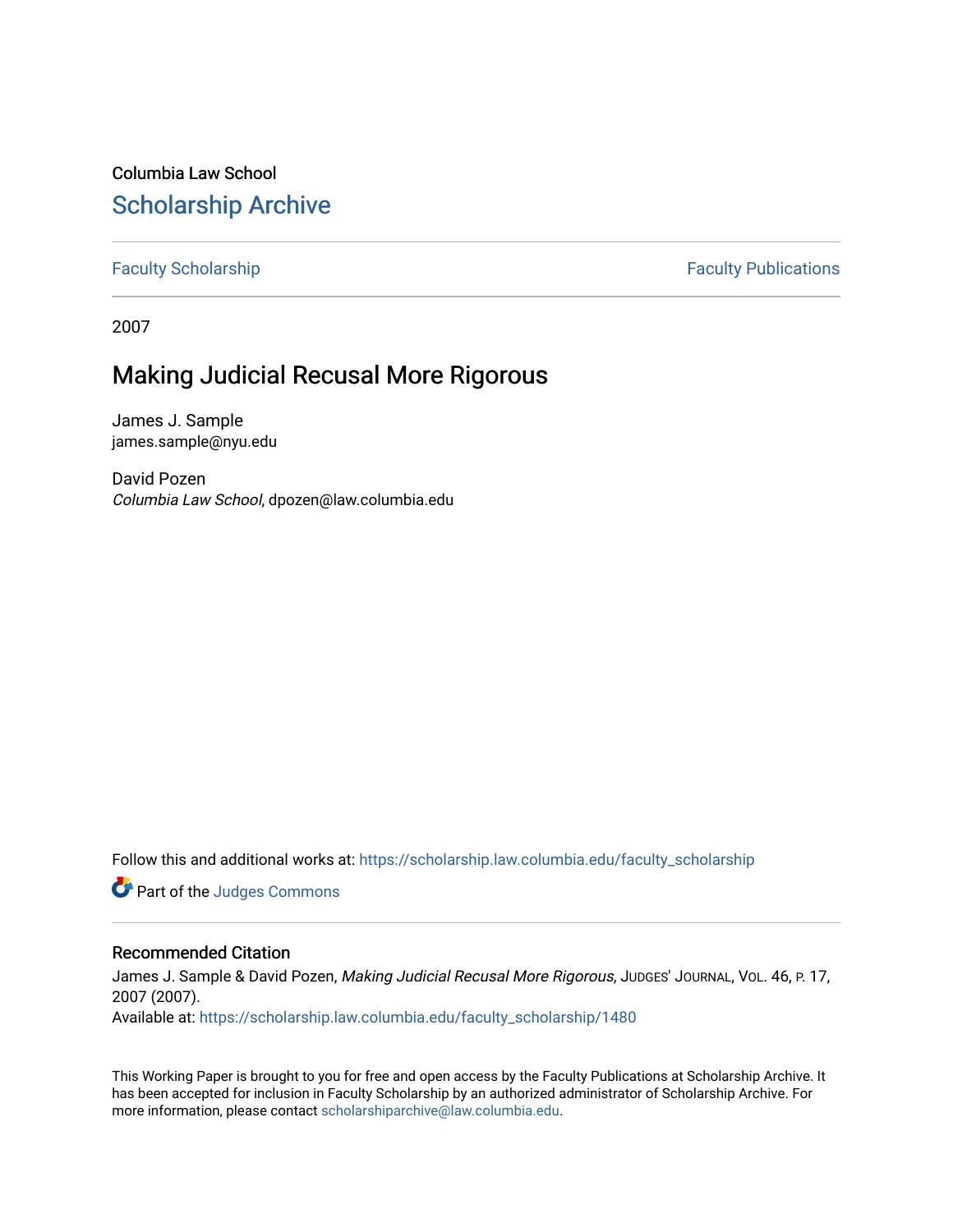# Making Judicial Recusal More Rigorous

By James Sample and David E. Pozen

he right to an impartial arbite<br>the bedrock of due process. Y<br>litigants in most state courts<br>face judges subject to election and he right to an impartial arbiter is the bedrock of due process. Yet litigants in most state courts reelection—and therefore to majoritarian political pressures that would appear to undermine judicial impartiality. This tension has existed for as long as judges have been elected and, to some extent, for as long as they have been appointed (in which case "campaigns" often take a less public but equally politicized form). In recent years, however, this tension has become more acute, and the consequence is the undermining of a touchstone of due process. Today, state courts across the country increasingly resemble—and are increasingly perceived to resemble—interest group battlegrounds in which judges represent particular constituencies in addition to, or even instead of, the rule of law.1 Two key reasons for this are both systemic and verifiable: The role of money in judicial elections is growing while several canons of conduct have been narrowed or stricken. These trends are creating dramatic new threats to judicial impartiality and due process. Taking our cue from Justice Anthony Kennedy's concurrence in *Republican Party of Minnesota v. White*, we explore in this article a possible solution: making judicial recusal rules "more rigorous."2

#### **The Money and Judicial Elections**

Of the emerging threats to judicial impartiality and the appearance of impartiality, perhaps most fundamental is the influence of money. Between 1994 and 1998, candidates for state Supreme Courts raised a total of \$73.5 million, and nineteen candidates broke the million-dollar threshold.<sup>3</sup> Between 2000 and 2004, candidates raised a total of \$123 million, a 67 percent increase over the previous period, and thirty-seven of them broke the million-dollar mark.<sup>4</sup> Winning candidates who did not take public funds raised an average of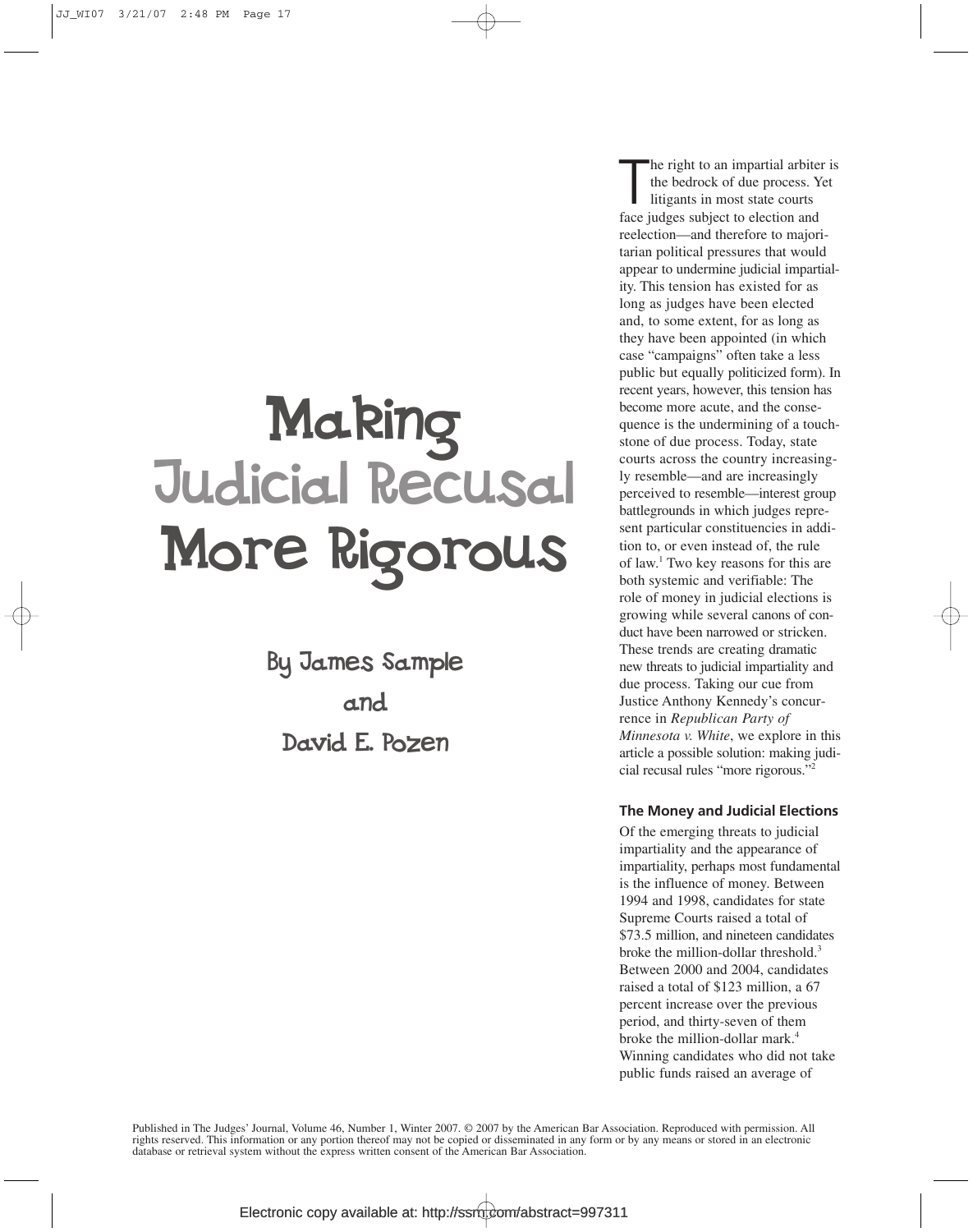more than \$650,000 in 2004, up 45 percent from 2002's average of \$450,000.5

Big money is changing the character of judicial election campaigns. These campaigns are now high-stakes contests in which chambers of commerce, tort reform lobbyists, organized labor, plaintiffs' lawyers, and other much narrower interest groups spend substantial resources—frequently without disclosing the sources of their funding.<sup>6</sup> In states with partisan judicial elections, political parties do the same.<sup>7</sup> Television advertising has emerged as a central feature of judicial campaign strategy. As late as 2000, television ads aired in only four of eighteen states (22 percent) with contested Supreme Court elections.<sup>8</sup> By 2006, this figure had risen to eleven out of twelve  $(96$  percent).<sup>9</sup>

Each of these developments has the potential to stoke the widespread concern that campaign contributions distort judges' decision making. National public opinion surveys from 2001 and 2004 found that over 70 percent of Americans believe that campaign contributions have at least some influence on judges' decisions in the courtroom.10 Only 5 percent believe that campaign contributions have no influence.<sup>11</sup> These suspicions may be corroding the public's faith in the judiciary. According to the 2001 poll, only 33 percent of those surveyed believe that the "justice system in the U.S. works equally for all citizens,"

**James Sample** is counsel for the Brennan Center for Justice. He focuses on the Center's campaign finance reform and fair courts projects. His e-mail is james.sample@nyu.edu.

**David E. Pozen** is a third-year law student at Yale Law School and is an extern at the Brennan Center for Justice. His e-mail is david.pozen@yale.edu.

while 62 percent believe that "[t]here are two systems of justice in the U.S.—one for the rich and powerful and one for everyone else."12

More shocking than the public perception—in itself a critical concern—is what judges themselves say. In a 2002 written survey of 2,428 state lower, appellate, and Supreme Court judges, over a quarter (26 percent) of the respondents said they believe campaign contributions have at least "some influence" on judges' decisions and nearly half (46 percent) said they believe contributions have at least "a little influence."13 The survey also revealed that 56 percent of state court judges believe "judges should be prohibited from presiding over and ruling in cases when one of the sides has given money to their campaign."<sup>14</sup>

So, over two-thirds of citizens and nearly half of state judges believe that campaign contributions influence judges' decisions; do the data support such beliefs? Although there is no way to know for sure how judges would have voted in the absence of a contribution, the evidence is certainly suggestive that contributions have an impact. Professor Stephen Ware's empirical study of Alabama Supreme Court decisions from 1995 to 1999 found a "remarkably close correlation between a justice's votes on arbitration cases and his or her source of campaign funds."15 Similarly, Adam Liptak and Janet Roberts of *The New York Times* recently completed a groundbreaking study of Ohio Supreme Court decisions which showed that, over a twelve-year period, Ohio, justices voted in favor of their contributors more than 70 percent of the time, with one justice, Terrence O'Donnell, voting with his contributors 91 percent of the time.<sup>16</sup>

While there is no way to assess definitively whether this is causation or mere correlation, many major contributors hope and assume it is the former. As one sitting justice on Ohio's Supreme Court, Justice Paul E. Pfeifer, told the *Times*, "[e]veryone interested in contributing has very specific interests. They mean to be buying a vote. Whether they succeed or not, it's hard to say."<sup>17</sup>

#### **The Disappearing Canons**

Whereas the growing influence of money, special interest groups, and political parties in judicial elections has a multitude of causes, the erosion of the canons of judicial conduct can be traced more or less to a specific source: *Republican Party of Minnesota v. White*.<sup>18</sup> In this 2002 case, the Supreme Court struck down Minnesota's Announce Clause—which prohibited judicial candidates from announcing their views on disputed legal or political issues—as a violation of candidates' First Amendment rights. Since *White* was decided, many states have seen challenges to other judicial campaign speech canons designed to ensure impartiality, as well as to canons prohibiting candidates from directly soliciting contributions or engaging in partisan activities.

All of these canons are currently on uncertain footing.19 Successful court challenges have narrowed some of them, as have anticipatory amendments spurred by fear of litigation. The North Carolina Supreme Court, for example, amended the state's Code of Judicial Conduct to repeal its Pledges or Promises Clause and to allow candidates greater freedom to endorse other candidates and personally seek contributions.20 North Carolina's justices told a reporter that they made these changes so as "to get ahead of a trend in federal court rulings and to avoid lawsuits over the state requirements."<sup>21</sup>

As the canons are narrowed or stricken, states are left with fewer means of ensuring the appearance and actuality of impartial courts. "Given the dynamics of modern political contests," the Brennan Center noted in a 2006 amicus brief, "the vacuum formerly occupied by the canon is almost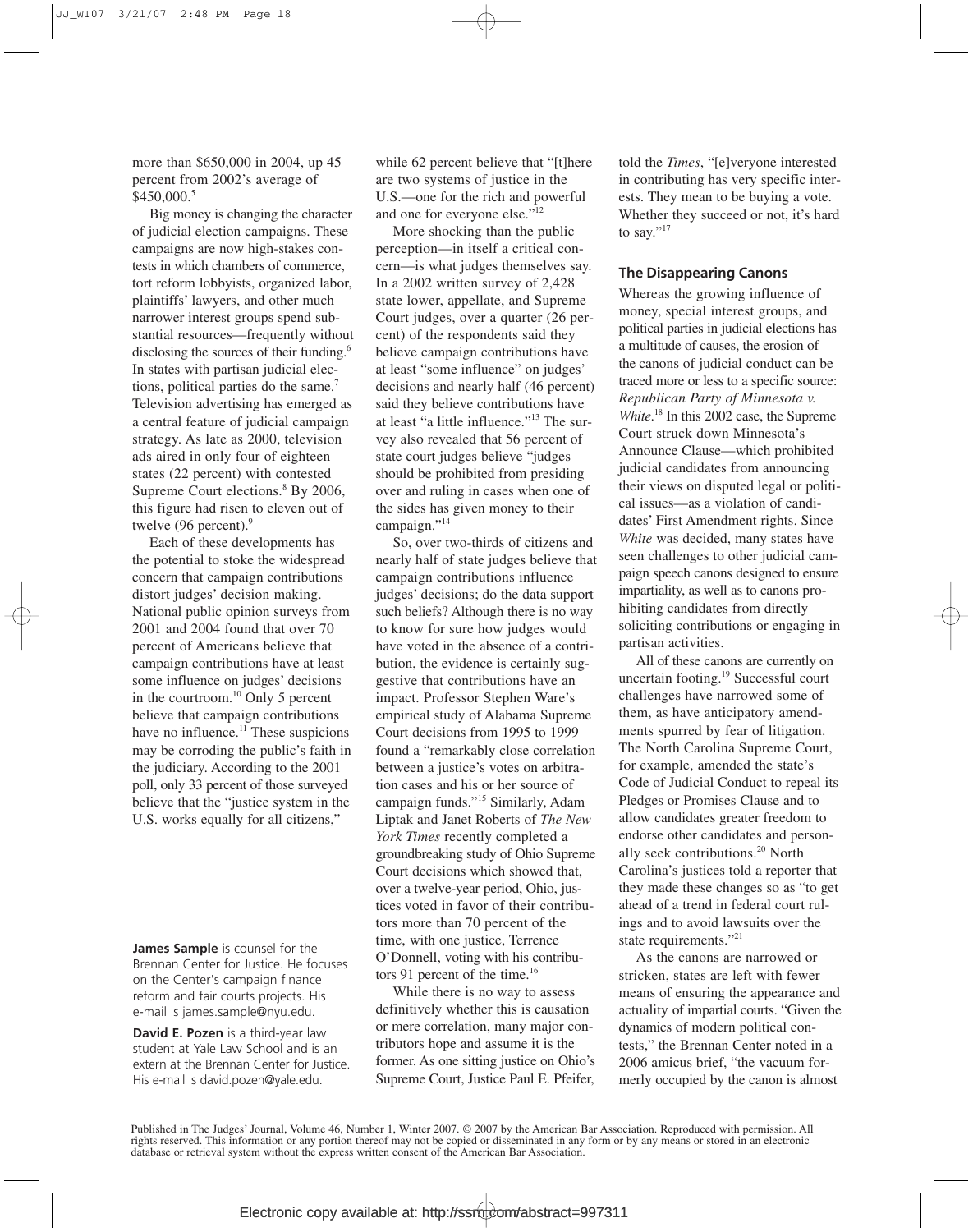invariably filled by a race to the bottom with respect to the conduct at issue."22 Candidates must "comport themselves in a manner that may be inconsistent with impartiality or risk almost certain defeat."23

Television advertising provides one particularly salient example. In addition to becoming much more prevalent over the past few years, television ads now appear earlier in the campaign cycle; are more likely to directly attack candidates; and are more likely to include strong signals from the candidates themselves about how they will rule if elected.24 Another telling phenomenon is the proliferation of surveys that ask judicial candidates to indicate their views on controversial matters.25 Campaign rhetoric has adapted rapidly. In a recent editorial in the *Wall Street Journal*, former Supreme Court Justice Sandra Day O'Connor provided an illustration:

Earlier this year, Alabama Supreme Court Justice Tom Parker excoriated his colleagues for faithfully applying the Supreme Court's precedent in *Roper v. Simmons*, which prohibited imposition of the death penalty for crimes committed by minors. Offering a bold reinterpretation of the Constitution's supremacy clause, Justice Parker advised state judges to avoid following Supreme Court opinions "simply because they are 'precedents.'" Justice Parker supported his criticism of "activist federal judges" by asserting that "the liberals on the U.S. Supreme Court . . . look down on the pro-family policies, Southern heritage, evangelical Christianity, and other blessings of our great state."26

Thus, at the same time that judicial campaigns are becoming increasingly similar to regular political campaigns in style and structure—with levels of television advertising, special interest involvement, and fund-raising all rising precipitously—they are also becoming increasingly similar in substantive content and ideological rancor. Following *White*, all candidates for judicial office must be allowed to announce

their views on controversial issues. Candidates feel intense pressure to exercise their newfound freedom because hot-button issues are precisely the ones that voters want to hear discussed. As a result, judges will face more and more cases in which they have already suggested a preference for, if not a commitment to, a particular outcome, and in which they have received significant campaign contributions from one or more of the litigants.

## **The Untapped Promise of Judicial Recusal**

Recognizing the threat that these developments would pose to judicial impartiality and due process, much of the debate among *amici* in *White* centered on the viability of recusal and disqualification<sup>27</sup> as a corrective.<sup>28</sup> Justice Kennedy picked up on this theme in his concurrence, when he suggested that states may want to adopt "recusal standards more rigorous than [constitutional] due process requires."29 In light of *White* and follow-up decisions, scholars have been vigorously debating the proper relationship between judicial campaign activities and recusal, and the American Bar Association has been reviewing its Model Code provisions.<sup>30</sup>

The motivation for this renewed attention on recusal is straightforward: because it is an *ex post* remedy tailored to the specific factual situation, recusal does not trigger the same First Amendment scrutiny as canons limiting political speech or activity. Recusal may not protect against damage done to the judiciary's reputation by statements that candidates make, but it can at least protect individual litigants from a biased judge. The ABA Model Code Canon 3E(1)'s general standard that "a judge shall disqualify himself or herself in a proceeding in which the judge's impartiality might reasonably be questioned"31—incorporated into congressional statute<sup>32</sup> and the judicial conduct codes of nearly every state—appears to offer an expansive

basis for disqualification. The problem, as Justice Kennedy's comment insinuated, is that in most courts judicial recusal practices are not very rigorous; indeed, there is reason to believe that recusal is systematically underused and underenforced almost everywhere.

Parties are deterred from pursuing judicial recusal for at least three main reasons. First and most obviously, litigants may be afraid of bringing recusal motions for fear of angering their judge.<sup>33</sup> This fear may be particularly acute for parties and lawyers who are likely to be repeat players before the court. Second, the odds of success are low. In all for-cause challenges, the movant bears a heavy evidentiary and persuasive burden: "Ordinarily," the movant "must adduce facts that would raise significant doubt as to whether justice would be done in the case."34 Empirical research into the success rate of recusal motions is stymied by insufficient recordkeeping, but "even a casual perusal of the cases decided under the federal statute"—which is substantively quite similar to the laws of many states—"demonstrates that only the very most outrageous behavior is sufficient to win a recusal."35 On appeal, odds of success are even worse. Almost all state and federal appellate courts will overturn a lower court's disqualification or recusal decision only for an abuse of discretion.<sup>36</sup> Third, the parties have to pay for it—raising and litigating recusal motions cost money. Less wealthy litigants may be especially unwilling to incur the added legal fees.

Even when litigants do summon up the courage (and the resources) to file a recusal motion, judges who rule on their own challenges may have personal reasons to disfavor them. As R. Matthew Pearson points out, recusal motions put judges in a "precarious position": "because a [judge] is expected to recuse himself *sua sponte* if there is a reasonable apprehension of bias, a successful motion to recuse requires the [judge] to admit that he failed in the first instance to adhere to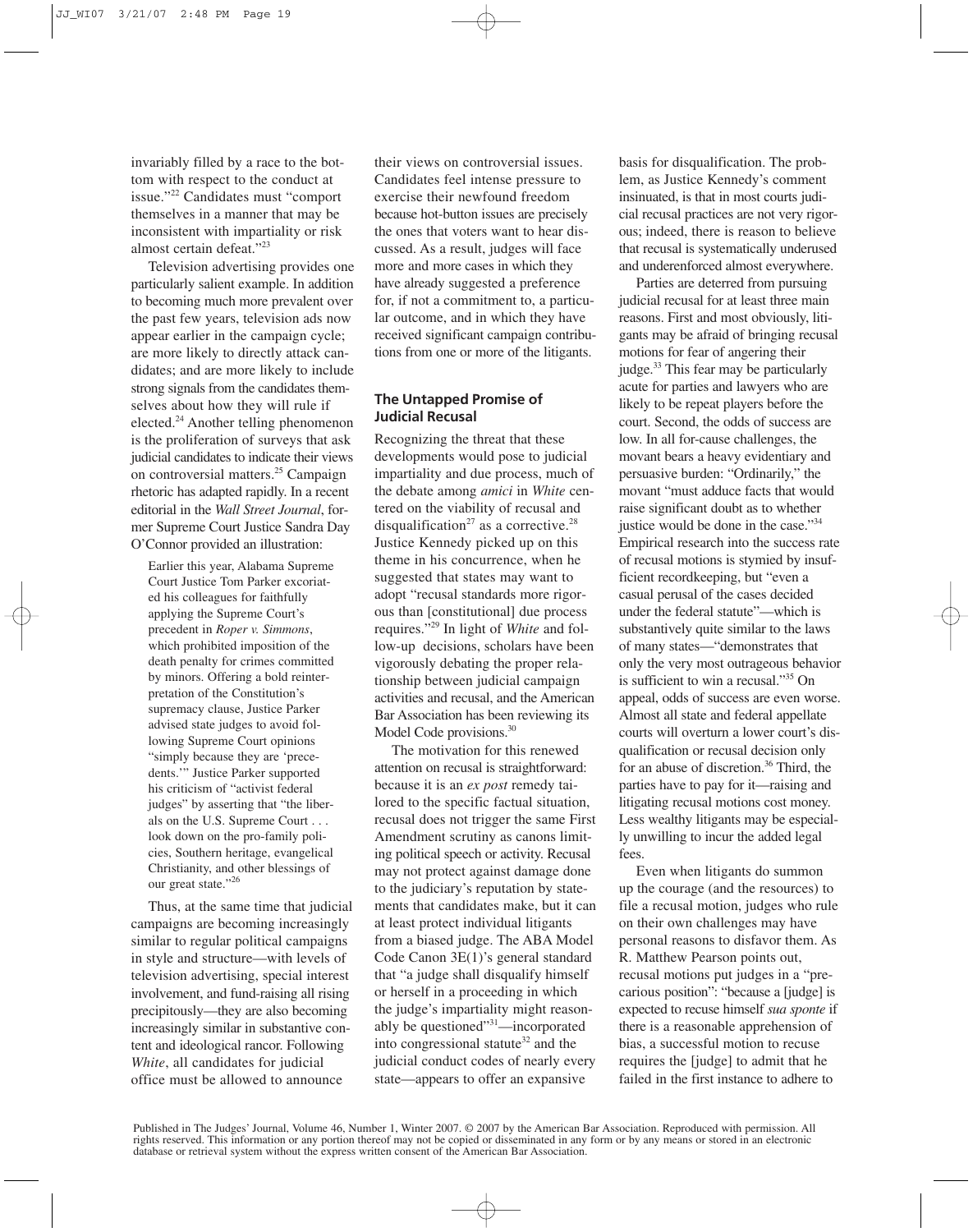statutory and ethical requirements."<sup>37</sup> Some judges, moreover, may be worried that recusal will send the signal that they *are* biased, even if they are not. Conversely, some judges may believe they are not biased, even if they are: Social psychological research has long shown that much bias is unconscious<sup>38</sup> and that people tend to underestimate and undercorrect for their own prejudices and conflicts of interest.39

All of the above are reasons why disqualification and recusal do not protect against judicial partiality to the extent one might anticipate—and desire—from reading the expansive language of Canon 3E(1) and its ubiquitous state and federal counterparts. Of more specific concern in an era of big money and no Announce Clauses, it is extremely difficult to disqualify a judge either for receiving a campaign contribution from one of the parties or their lawyers or for having previously expressed a position on a legal or political issue implicated by the case.

Since 1999, the ABA has included in Canon 3E a provision prescribing disqualification of an elected judge when:

the judge knows or learns by means of a timely motion that a party or a party's lawyer has within the previous [ ] year[s] made aggregate contributions to the judge's campaign in an amount that is greater than  $\left[\begin{array}{cc} \left[ \begin{array}{cc} \S \end{array} \right] \end{array}\right]$  for an individual or [\$ ] for an entity ]] [[is reasonable and appropriate for an individual or an entity] $]^{40}$ .

Yet in the subsequent years, no states have adopted this provision. One state (Alabama) had a similar policy in place at the time of the ABA's revision,<sup>41</sup> and even there it seems that courts refuse to apply the relevant statute.<sup>42</sup> The ABA position is not just ignored; it is inverted in the prevailing jurisprudence, in which motions to disqualify a judge for campaign contributions "hardly ever succeed."<sup>43</sup>

Likewise, there is a strong presumption against disqualifying a judge for

his or her statements on law or policy.<sup>44</sup> The petitioners in *White* noted that as of 2002, "nine states ha[d] partially or fully elected judiciaries and ha[d] either no announce or commitments clause or a provision that is significantly more speech permissive."<sup>45</sup> While one might have expected greater numbers of recusals and disqualifications in these nine states, there was no evidence that this happened. "Indeed, where state courts have opined on the matter in these states, the courts recognize that a judicial candidate's public view on an issue or public statement on judicial philosophy is insufficient to require recusal or disqualification."46 Except when they have expressed a clear, prejudicial view on a particular party appearing before the court or the merits of a particular case, judges will normally have no obligation to recuse themselves for statements they have made on the campaign trail.

#### **A Glimpse into the Future: The "Obscene" World of** *Avery*

To step beyond abstract analysis, let us offer a real-life example. Perhaps no recent case better illustrates the growing problems with U.S. recusal structures than *Avery v. State Farm Mutual Automobile Insurance Co.*<sup>47</sup>

*Avery*, a case in the Illinois Supreme Court, was an appeal from a lowercourt class action verdict of over \$1 billion against State Farm, including \$456 million in contractual damages. The backdrop was the 2004 race for a seat on the Supreme Court between then-Illinois Appellate Judge Gordon Maag and then-Circuit Judge Lloyd Karmeier. The two candidates combined to raise \$9.3 million in campaign contributions, more than double the previous national record for a state judicial election.<sup>48</sup> Even more staggering than the record-setting numbers, however, was the relationship of the campaign to the *Avery* litigation. The Illinois Supreme Court heard oral arguments in *Avery* in May 2003, but

the appeal was not decided until after the November 2004 election. Hence, the matter was pending for the duration of the 2004 campaign.

Because Illinois lacks contribution limits, big money flooded the race. Justice Karmeier received over \$350,000 in direct contributions from State Farm's employees, lawyers, and others involved with the company or the case (such as attorneys for supportive *amici*).49 Justice Karmeier also received over \$1 million in contributions from groups financed in part by or affiliated with the company.50 Judge Maag, meanwhile, received nearly equal support from trial lawyers and labor organizations.<sup>51</sup>

In the end, Justice Karmeier won both the fund-raising battle and the election. Although he described the fund-raising as "obscene,"52 he refused to recuse himself from participating in the *Avery* decision. He then cast the deciding vote on the breach of contract claims, overturning the verdict against State Farm.

Justice Karmeier's decision may well have been unbiased and wellfounded. Overshadowing the merits of his decision, however, was the inescapable fact that without his vote, State Farm would have faced further proceedings on claims valued at up to \$456 million. Even assuming, *arguendo*, that the correct result was reached on the merits, the appearance of justice clearly suffered. "The juxtaposition of gigantic campaign contributions and favorable judgments for contributors creates a haze of suspicion over the highest court in Illinois," observed the *St. Louis Post Dispatch*. "Although Mr. Karmeier is an intelligent and no doubt honest man, the manner of his election will cast doubt on every vote he casts in a business case. This shakes public respect for the courts and the law which is a foundation of our democracy."53

Thus, in what appeared to be a paradigmatic example of a case in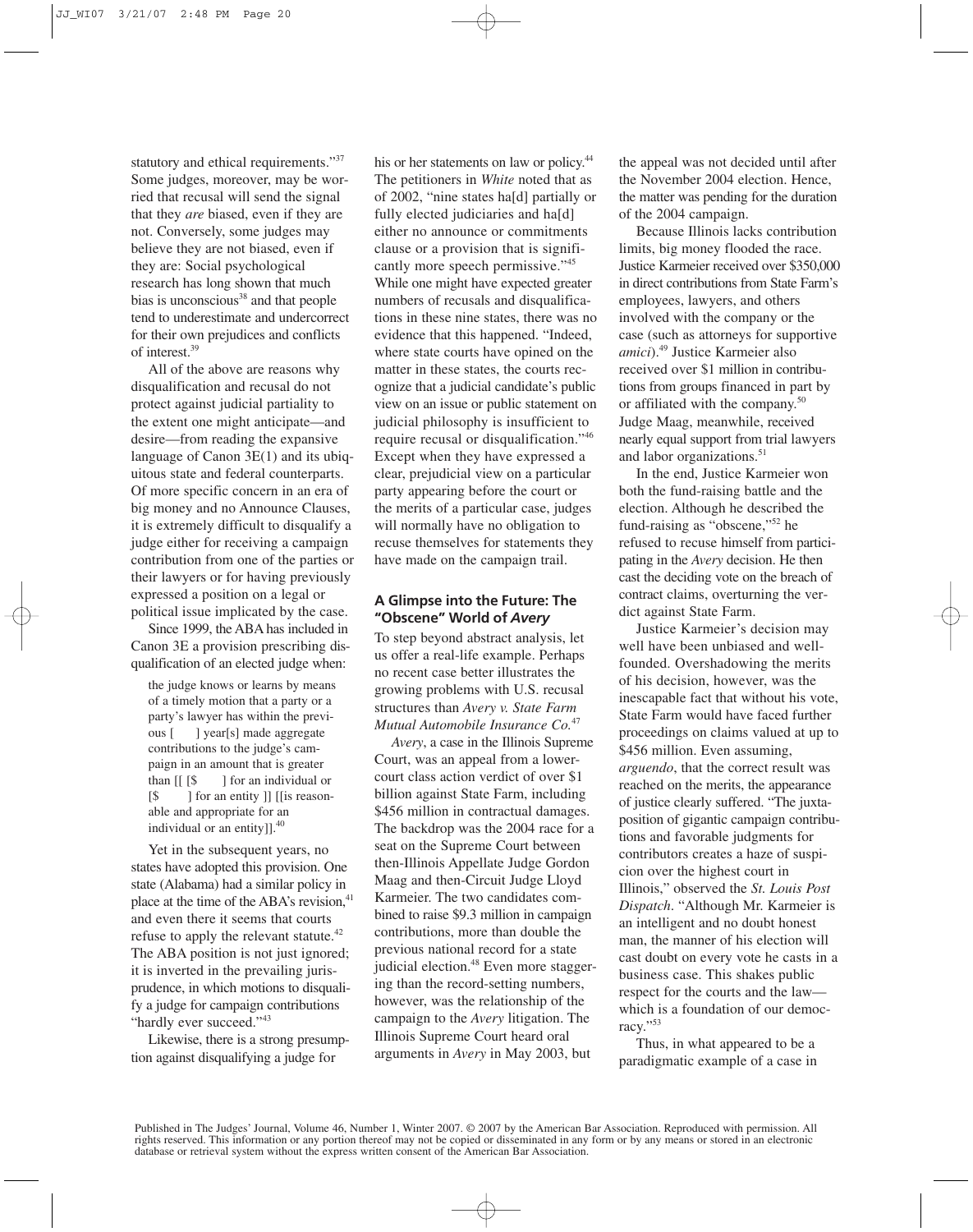which the judge's impartiality "might reasonably be questioned,"54 the general standard for disqualification went unenforced. The Supreme Court's denial of certiorari, moreover, meant that the Due Process Clause provided no backup protection.<sup>55</sup> *Avery*'s fact pattern may be especially dramatic, but it would be a mistake to assume that similarly troubling fact patterns do not exist elsewhere in the country. For example, the *Times* study on the Ohio Supreme Court noted that "[i]n the 215 cases with the most direct potential conflicts of interest, justices recused themselves just 9 times."<sup>56</sup>

## **Strategies for Reform**

The argument to this point leads to a sobering conclusion: On account of recent developments in judicial election law and policy, recusal will be called on to play a more vital role than ever before in safeguarding due process and public trust in the judiciary; and, yet, current recusal practices leave it unsuited to this task.

How might judges and legislators go about invigorating recusal? Here, we briefly explore five reform proposals we think are particularly promising.<sup>57</sup> Any of these proposals, if implemented, could lead to an increased rate of disqualification. It is therefore important that regardless of which policies are adopted, courts have in place mechanisms for efficiently replacing a disqualified judge. Particularly small, remote courts may want to consider developing reciprocal arrangements with neighboring courts or otherwise enlisting substitute judges from beyond their own bench. Increased rates of disqualification also raise special issues for Supreme Courts that rule as a whole body, in that the removal of one judge creates the possibility of an equally divided court (which is generally taken as affirmance of the decision below). In such circumstances, the need for effective replacement mechanisms is critically important.

# *Independent Adjudication of the Disqualification/Recusal Motion***.**

The fact that judges in many jurisdictions decide on their own disqualification and recusal challenges, with little to no prospect of immediate review, is one of the most heavily criticized features of U.S. disqualification law, and for good reason. When significant rights and interests are at stake, the American legal system is generally careful to ensure a neutral decisionmaker. Disqualification motions are not like other procedural motions because they challenge the fundamental legitimacy of the adjudication. They also challenge the judge in a very personal manner—they speculate on the judge's interests and biases; they may imply unattractive things about him or her. Allowing judges to self-regulate with respect to these motions conflicts with our general commitment to impartiality in adjudication and our specific commitment, as manifested in ABA Canon 3E(1), to objectivity in the disqualification decision. To avoid these problems, states should consider a system similar to the one employed by certain state courts in which the challenged judge must transfer disqualification motions immediately to a colleague chosen by a presiding judge or the chief judge.<sup>58</sup>

While allowing judges to rule on their own motions may be quicker and easier and may deter litigants from pursuing weak challenges, these rebuttals are, to our mind, beside the point. The challenged judge may have the best knowledge of the facts, but he or she may also have biases or conflicts of interest relating to those facts (which is why the judge is being challenged in the first place) that cannot easily be corrected for, as well as other incentives not to recuse. Some parties may be reluctant to challenge an individual judge not only when they have weak evidentiary support but also when they have reasonably strong evidentiary support, for fear of reprisal. Frivolous motions should be deterred both by sanctions and by the

fact that the third-party decision makers would be colleagues of the challenged judge, and so would have a professional and personal interest in ensuring that "fishing expeditions" do not flourish. And while independent adjudication of the disqualification or recusal motion does raise efficiency costs, it does not necessarily have to incorporate prolonged fact-finding hearings; written affidavits and limited forms of oral presentation might suffice. Against the speculative efficiency arguments traditionally raised in favor of the self-determination model, independent adjudication would bring powerful benefits to the integrity, impartiality, and appearance of impartiality of the judicial system.

*Mandatory Disclosure.* Campaign finance laws in every state now require monetary campaign contributions to be a matter of public record. For litigants faced with a particular judge, however, this information may be difficult to come by, and the judge almost never has an enforceable obligation to make disclosures to those litigants about his or her contributors—much less about possible biases, conflicts, financial interests, or previously expressed views. (Judges do have a general ethical obligation to disclose possible grounds for their disqualification.<sup>59</sup>)

One way to increase the odds that litigants will learn pertinent information would be to require judges to disclose, at the outset of the litigation, any facts that might reasonably be construed as bearing on the judges' impartiality. California already has in place a model for other states to consider. It provides that:

[i]n all trial court proceedings, a judge shall disclose on the record information that the judge believes the parties or their lawyers might consider relevant to the question of disqualification, even if the judge believes there is no actual basis for disqualification.<sup>60</sup>

Such a mandatory disclosure scheme would, in effect, shift some of the costs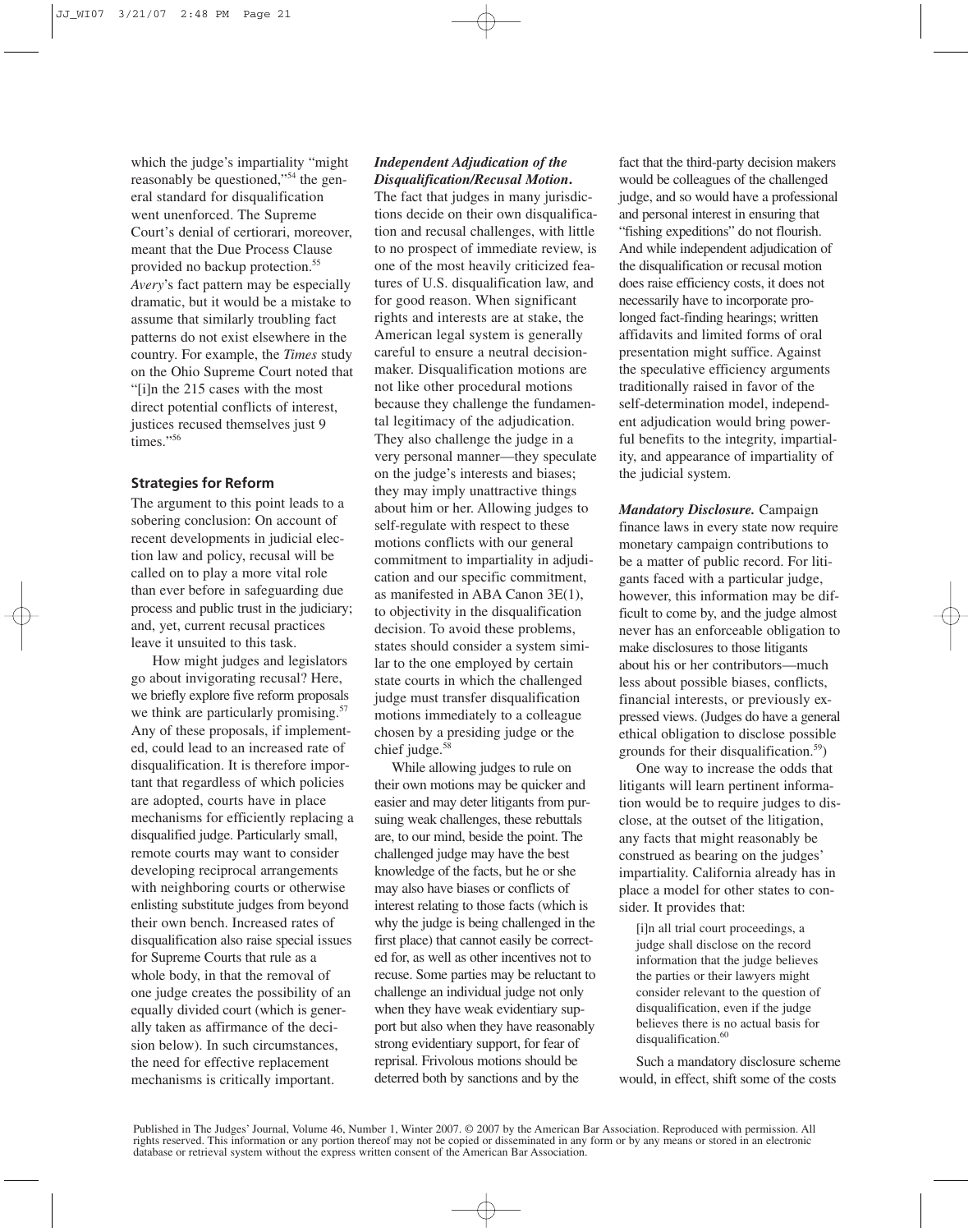of disqualification-related fact-finding from the litigant to the state. It would also increase the reputational and professional cost to judges who fail to disclose pertinent information that later emerges through another source.

#### **Per se** *Rules for Campaign*

*Contributors.* As discussed earlier, current rules make it extremely difficult to disqualify a judge for having received contributions from a party or his or her lawyer, even though there is ample evidence to suggest that these contributions create not only the appearance of bias but also actual bias in judicial decision making. The ABA devised a solution for this problem almost a decade ago; courts should take a hard look at it.

The ABA's solution is a per se rule for campaign contributors: Disqualification shall be required whenever a party, a party's lawyer, or a party's lawyer's law firm has given the judge aggregate contributions above a certain amount, within a certain time period.61 Low- or medium-level contributions need not be disqualifying, because these contributions will often be standard practice in the community and will not raise suspicion that the judge owes the donor any special debt. By setting a maximum threshold, the ABA's per se rule eliminates lawyers' incentive to curry favor through large contributions. Yet by allowing contributions below that threshold, the ABA rule respects the fact that in many races the local bar will be in the best position to evaluate the candidates' merits—and if the local bar does not give money, special interests and self-funding will likely dominate judicial campaign finance. The ABA rule is therefore something of a compromise. Indeed, it is significantly less restrictive than the absolute ban on hearing a contributor's case that more than 50 percent of state judges claim to support. $62$  An even more moderate step in the same direction would be mandatory disqualification on motion (as opposed to automatic dis-

qualification) when contributions exceed the threshold.

*Transparent Decision Making.* In many jurisdictions, even completed disqualification proceedings are something of a black box: There is no systematic record of how disqualification motions are decided or on what grounds.<sup>63</sup> The failure of many judges to explain their recusal decisions, and the lack of a policy forcing them do so, offends not only a basic tenet of legal process, but also a basic tenet of liberal democracy—that officials must give public reasons for their actions in order for those actions to be legitimate. The lack of public reasongiving also creates less abstract problems: It stymies and distorts the development of precedent, it deprives appellate courts of materials for review, and it allows judges to avoid conscious grappling with the complaints registered against them.

To remedy these problems, all judges who rule on a disqualification motion whether for themselves or for their colleagues—should be required to explain their decision in writing. In order to ease the administrative burden, the explanation need not be long and the reasons given may be conclusory. Even this small step toward transparency would represent a sea change in practice.

*Enhanced Appellate Review.* The perfunctory abuse-of-discretion standard of review applied to recusal and disqualification decisions in nearly every jurisdiction has essentially cut appellate courts out of the picture. Making appellate review more searching would provide a valuable safeguard against partiality and also a measure of discipline for lower court judges, who would face a higher risk of reversal—and the attendant professional embarrassment for erroneous recusal decisions. The Seventh Circuit, the only federal appeals court to review recusal determinations *de novo*, <sup>64</sup> provides an example of what such enhanced review might look like.

Courts may also want to examine the procedural mechanisms they use

for handling recusal appeals. Interlocutory orders offer litigants a chance at relief at the earliest stage in their proceedings. In jurisdictions where independent adjudication of the recusal motion is not implemented at the trial court level, encouraging or requiring appellate courts to accept interlocutory orders in a timely manner (as rarely happens at present) may provide a second-best alternative.

#### **Conclusion**

Making judicial recusal more rigorous is not the only way to combat the rising influence of money and the liberalization of campaign speech; there are also myriad *ex ante* solutions for protecting judicial impartiality. For example, states could prevent many difficult situations from ever arising by disciplining judges who make improper commitments, pledges, or promises on the campaign trail. Tougher campaign finance laws such as lower contribution limits, public financing, or bans on contributions from individuals or groups with pending cases could mitigate problems of significant contributors appearing before the court. Switching from an elected judiciary to an appointed one or, less dramatically, limiting elected judges to one term, instituting retention reviews in place of reelections, or lengthening judges' tenures—could ease the pressure on judges to render decisions that will be popular with the public.

Attractive as these reforms might seem, they are also quite demanding. Efforts to adopt *ex ante* solutions such as these would generally require new legislation and would invite significant public controversy. As a result, few states have shown any appetite for taking them on. If judges want to preserve the independence of their decision making and the integrity of their courtrooms, they should take the lead and revise their own recusal procedures.

Metaphorically, it might be helpful to consider due process in terms of a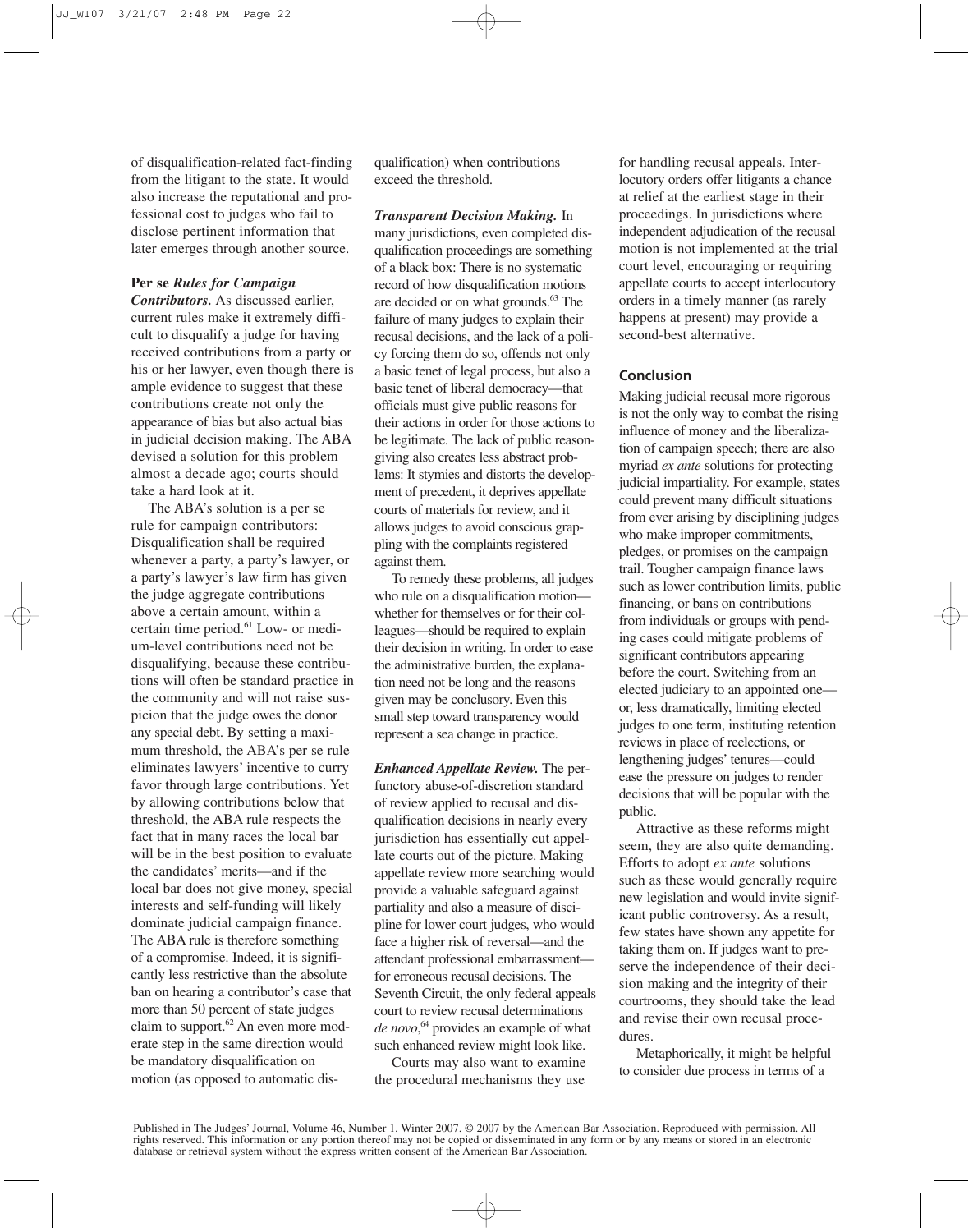balance sheet. As described in the first part of this article, the last six years alone have produced staggering "debits" to judicial impartiality and the appearance thereof. At the same time, longstanding provisions designed to protect impartiality are in sharp decline. The combination of these two dynamics, without any corresponding new "credits" on the opposite side of the ledger, is producing a serious and growing due process deficit. Judicial and legislative passivity is unacceptable with the bedrock right to impartial courts languishing in the red. While reforms to invigorate recusal are surely imperfect, under the circumstances they are just as surely necessary. ■

#### **Endnotes**

1. *See infra* note 6 and accompanying text; *see also* Richard Briffault, *Judicial Campaign Codes After* Republican Party of Minnesota v. White, 153 U. PA. L. REV. 181, 187 (2004) ("Other forces, including the growing costs of judicial election campaigns and the increasing involvement of interest groups in judicial elections, are likely to swamp the effects of continued enforcement of the canons.") (internal citation omitted); Anthony Champagne, *Interest Groups and Judicial Elections*, 34 LOY. L.A. L. REV. 1391 (2001) (describing the growing involvement of interest groups in judicial elections nationwide).

2. Republican Party of Minn. v. White, 536 U.S. 765, 794 (2002) (Kennedy, J., concurring) ("[States] may adopt recusal standards more rigorous than due process requires, and censure judges who violate these standards.").

3. DEBORAH GOLDBERG ET AL., THE NEW POLITICS OF JUDICIAL ELECTIONS 2004, at 13-14 (2005), *available at* www.brennancenter. org/dynamic/subpages/download\_file\_10569.pdf.

- 4. *Id.*
- 5. *Id.*
- 6. *Id.* at 23.
- 7. *Id.* at 8-9.
- 8. *Id.* at 3.

9. Press Release, Brennan Center for Justice, Once Courtly, Campaigns for America's High Courts Now Dominated by Television Attack Ads (Nov. 2, 2006), www.brennancenter.org/ press\_detail.asp?key=100&subkey=38281.

10. Greenberg Quinlan Rosner Research & American Viewpoint, Justice at Stake Frequency Questionnaire 4 (2001), www.gqrr.com/articles/1617/1412\_JAS\_ ntlsurvey.pdf; Justice at Stake Campaign, March 2004 Survey Highlights: Americans Speak Out on Judicial Elections (2004), faircourts.org/files/ZogbyPollFactSheet.pdf.

11. Greenberg Quinlan Rosner Research & American Viewpoint, *supra* note 10, at 4. 12. *Id.* at 7.

13. Greenberg Quinlan Rosner Research & American Viewpoint, Justice at Stake—State Judges Frequency Questionnaire 5 (2002), www.gqrr.com/articles/1617/1411\_JAS\_ judges.pdf; *see also* Stuart Banner, Note, *Disqualifying Elected Judges from Cases Involving Campaign Contributors*, 40 STAN. L. REV. 449, 463-66 (1988) (providing examples of comments by elected judges that suggest that contributions influence case outcomes).

14. Greenberg Quinlan Rosner Research & American Viewpoint, *supra* note 13, at 11.

15. Stephen J. Ware, *Money, Politics and Judicial Decisions: A Case Study of Arbitration Law in Alabama*, 30 CAP. U. L. REV. 583, 584 (2002).

16. Adam Liptak & Janet Roberts, *Campaign Cash Mirrors a High Court's Rulings*, N.Y. TIMES, Oct. 1, 2006, at A1.

17. *Id.*

18. 536 U.S. 765 (2002).

19. For synopses of recent litigation involving the canons, see Rachel Paine Caufield, *In the Wake of* White*: How States are Responding to* Republican Party of Minnesota v. White *and How Judicial Elections Are Changing*, 38 AKRON L. REV. 625, 636-47 (2005); Brennan Center for Justice, Summaries of Relevant Cases Decided Since *Republican Party of Minnesota v. White*, www.brennancenter. org/stack\_detail.asp?key=348&subkey=35327 (last visited Nov. 26, 2006). We should note by way of disclosure that the Brennan Center has litigated and written in support of the canons and remains an amicus curiae participant in selected post-*White* litigation.

20. *See* Caufield, *supra* note 19, at 645.

21. Matthew Eisley, *Code Loosens Grip on Judges*, RALEIGH NEWS & OBSERVER, Sept. 20, 2003, at B1.

22. Brief *Amici Curiae* of 12 Organizations Concerned About the Influence of Money on Judicial Integrity, Impartiality, and Independence in Support of Petitioners 18, Avery v. State Farm Mut. Auto. Ins. Co., 126 S. Ct. 1470 (2006) (No. 05-842) [hereinafter *Avery* Brief].

24. *See* GOLDBERG ET AL., *supra* note 3, at 7-12. 25. *See* Marcia Coyle, *Judicial Surveys Vex the Bench*, NAT'L L.J., Sept. 8, 2006,

www.law.com/jsp/article.jsp?id=1157629870187. 26. Sandra Day O'Connor, *The Threat to Judicial Independence*, WALL ST. J., Sept. 27, 2006, at A18.

27. The traditional distinction between disqualification and recusal—the former is mandatory, the latter voluntary—is often blurred because in some jurisdictions the term "disqualification" covers both practices and in the many jurisdictions in which judges decide on their own challenges, disqualification essentially becomes recusal. Our theoretical discussion applies equally to the two.

28. *Compare, e.g.*, Brief of Amicus Curiae Conference of Chief Justices in Support of Respondents 9-13, *White*, 536 U.S. 765 (2002) (No. 01-521), *with* Brief Amici Curiae of the American Civil Liberties Union and the Minnesota Civil Liberties Union Supporting Petitioners 18, *White*, 536 U.S. 765 (2002) (No. 01-521).

29. *See supra* note 2. In this suggestion, one could hear echoes of Justice John Paul Stevens's earlier remark to an ABA audience that "[a] campaign promise to be 'tough on crime,' or to 'enforce the death penalty,' is evidence of bias that should disqualify a [judicial] candidate from sitting in criminal cases." John Paul Stevens, Assoc. Justice, U.S. Supreme Court, Opening Assembly Address, American Bar Assoc. Annual Meeting, Orlando, Florida (Aug. 3, 1996), *reprinted in* 12 ST. JOHN'S J. LEGAL COMMENT 21, 30-31 (1996).

30. *See* ABA JOINT COMMISSION TO EVALUATE THE MODEL CODE OF JUDICIAL CONDUCT, REPORT (Nov. 2006), *available at* www.abanet.org/judicialethics/commission report.html [hereinafter ABA REPORT].

31. ABA MODEL CODE Canon 3E(1) (2004).

32. 28 U.S.C. § 455(a) (2000).

33. *See* Howard J. Bashman, *Recusal on Appeal: An Appellate Advocate's Perspective*, 7 J. APP. PRAC. & PROCESS 59, 68 (2005) ("[An] unsuccessful[] recusal request could cause the appellate judge to harbor resentment toward the party which claimed that the appellate judge was incapable of being fair. After all, judges are only human. And therefore, a recusal request that unsuccessfully challenges the perception of a judge's impartiality can serve as a selffulfilling prophesy.").

34. RICHARD E. FLAMM, JUDICIAL DISQUALIFICATION: RECUSAL AND DISQUALIFICATION OF JUDGES § 19.9, at 575-76 (1996).

35. Randall T. Shepard, *Campaign Speech: Restraint and Liberty in Judicial Ethics*, 9 GEO. J. LEGAL ETHICS 1059, 1080 (1996).

36. *See* RICHARD E. FLAMM, JUDICIAL DISQUALIFICATION: RECUSAL AND DISQUALIFICATION OF JUDGES § 32.1, at 592 (Supp. 2005).

37. R. Matthew Pearson, Note, *Duck Duck Recuse?: Foreign Common Law Guidance and Improving Recusal of Supreme Court Justices*, 62 WASH. & LEE L. REV. 1799, 1833-34 (2005).

38. Debra Lyn Bassett has probed the relevance of these findings for judicial disqualification in Debra Lyn Bassett, *Judicial Disqualification in the Federal Appellate Courts*, 87 IOWA L. REV. 1213, 1248-51 (2002); and Debra Lyn Bassett, *Recusal and the Supreme Court*, 56 HASTINGS L.J. 657, 661-71 (2005).

39. *See, e.g.*, Dolly Chugh et al., *Bounded Ethicality as a Psychological Barrier To Recognizing Conflicts of Interest*, *in* CONFLICTS OF INTEREST: CHALLENGES AND SOLUTIONS IN BUSINESS, LAW, MEDICINE, AND PUBLIC POLICY

Published in The Judges' Journal, Volume 46, Number 1, Winter 2007. © 2007 by the American Bar Association. Reproduced with permission. All rights reserved. This information or any portion thereof may not be copied or disseminated in any form or by any means or stored in an electronic database or retrieval system without the express written consent of the American Bar Association.

<sup>23.</sup> *Id.*